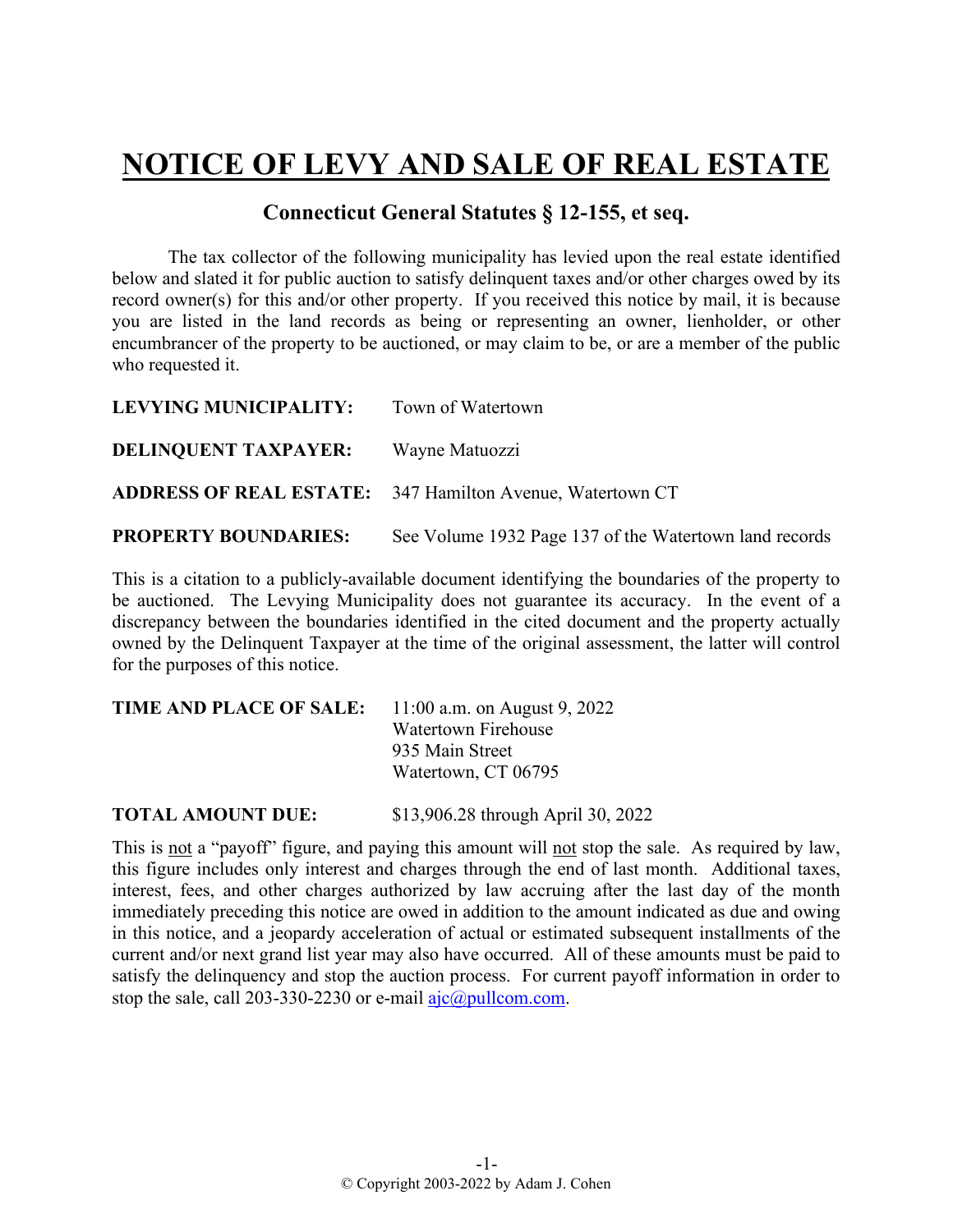**SURVIVING ENCUMBRANCES:** This property will be sold "free and clear" to the winning bidder subject only to: (1) taxes and water/sewer charges laid by the levying municipality which were not yet due and payable at the time of the levy, which is the date accompanying the signature on the first notice of this sale filed in the land records, except as are recovered from the sale; (2) the accrued taxes and water/sewer charges of any other governmental authority against this property; (3) any federal lien recorded until 30 days before the date which is six months after the auction date, except as extinguished pursuant to federal law; (4) easements, covenants and restrictions in favor of other parcels of land predating the time of the levy; (5) solely to the extent any of the delinquencies identified above was assessed on property other than the property to be sold, all encumbrances perfected before this notice was recorded; (6) interests exempt from levy and sale under the Constitution and laws of the United States; (7) the interest of any person or such person's predecessors in title for whom notice of the sale was not sent as required by law, and who had a right to such notice, and who did not in fact know of it within six months thereafter; (8) any monetary encumbrance recorded between May 17, 2022 and the date the first notice of this sale was filed in the land records, unless its holder is notified of the tax sale as required by law or in fact knew of it within six months thereafter; (9) any other interest not foreclosed by this tax sale procedure under state law; and (10) the effect of any federal, state, or local law and the restrictions and conditions in the tax sale notices and announced at the auction.

**PERSONS TO WHOM THIS NOTICE IS SENT:** The following persons are, or may claim to be, or may represent, the known holders of choate interests which will be affected by the sale. Absent payment in full before the auction or valid redemption within six months thereafter, the respective titles, mortgages, liens, restraints on alienation, and other encumbrances in this property in favor of all persons with actual or constructive notice thereof shall be extinguished.

| Wayne Matuozzi      | Wayne Matuozzi      |
|---------------------|---------------------|
| 347 Hamilton Avenue | 433 Watertown Road  |
| Watertown, CT 06795 | Thomaston, CA 06787 |